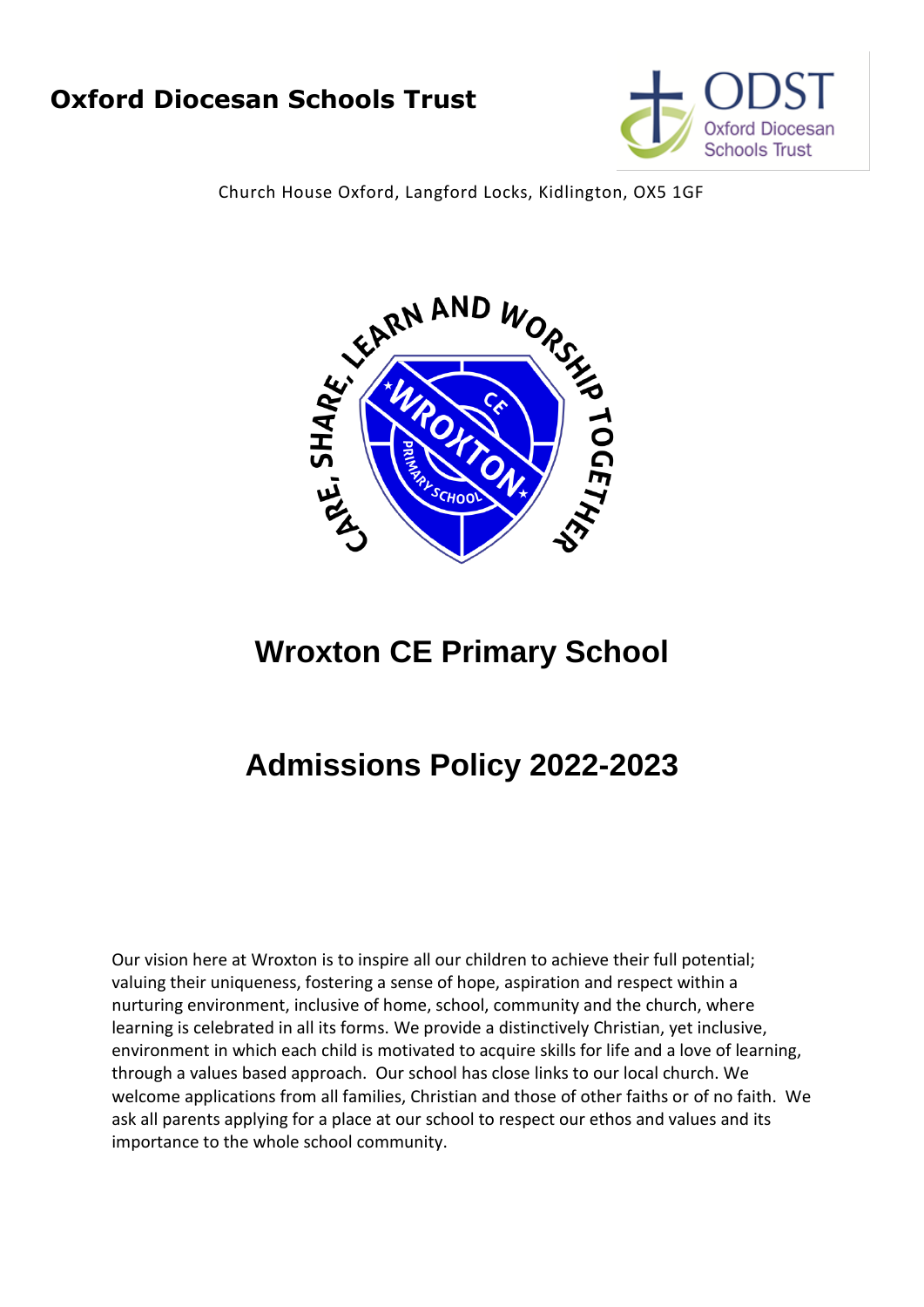# **Wroxton CE Primary School Admission Arrangements 2022/23**

The governors have made every effort to ensure that these arrangements comply with the School Admissions Code 2021 and all relevant legislation, including that on infant class sizes and equal opportunities.

### **Admission arrangements to the Reception Year in September 2022**

At our school, pupils are normally admitted at the beginning of the school year (1 September – 31 August) in which they reach their fifth birthday. Parents whose children were born between 1 September 2017 and 31 August 2018 may apply for them to be admitted to the Reception Year in September 2022. There are 15 places (the published admission number) available.

Parents of a child whose fifth birthday falls between 1 September 2022 and 31 March 2023 may defer entry until their child reaches compulsory school age (the term beginning in January or April after his or her fifth birthday). The school will hold the deferred place for the child (provided it is taken up during the school year 2022/23), although, in the majority of cases, we find that children benefit from starting at the beginning of the school year, rather than part way through it.

For children whose fifth birthday falls between 1 April 2023 and 31 August 2023 (summer born children) who do not reach compulsory school age until September 2023, parents who do not wish them to start school in school year 2022/23 but to be admitted to the Reception Year in September 2023 should proceed as follows: They should apply at the usual time for a place in September 2022 together with a written request that the child is admitted outside his or her normal age group to the Reception year in September 2023. NB parents would need to provide supporting reasons for seeking a place outside the normal age group and should discuss the position with the head teacher as early as possible. The school will consider the request carefully and if it is agreed this should be clear before the national offer day (16 April 2022), their application for the normal age group may be withdrawn before any place is offered. They should then reapply in the normal way (no later than 15 January 2023) for a Reception place in September 2023. If their request is refused, the parents must decide whether to wait for any other offer of a place in September 2022 (NB it will still be subject to the over-subscription criteria below) or to withdraw their application and apply in the second half of the of the summer term 2023 for a Year 1 place in September 2023. Parents should be aware that the Year 1 group may have no vacancies and it could be full with children transferring from the 2022/23 Reception Year group. NB agreement by the school in 2022 to defer does not guarantee a place in September 2023 – the normal over-subscription criteria apply.

Until the child reaches compulsory school age, s/he may attend part-time. If parents wish to exercise this right they should discuss detailed arrangements with the head teacher.

**Parents (see Note 1) wishing to apply for the Reception [Foundation] Year in September 2022 must complete the common application form provided by**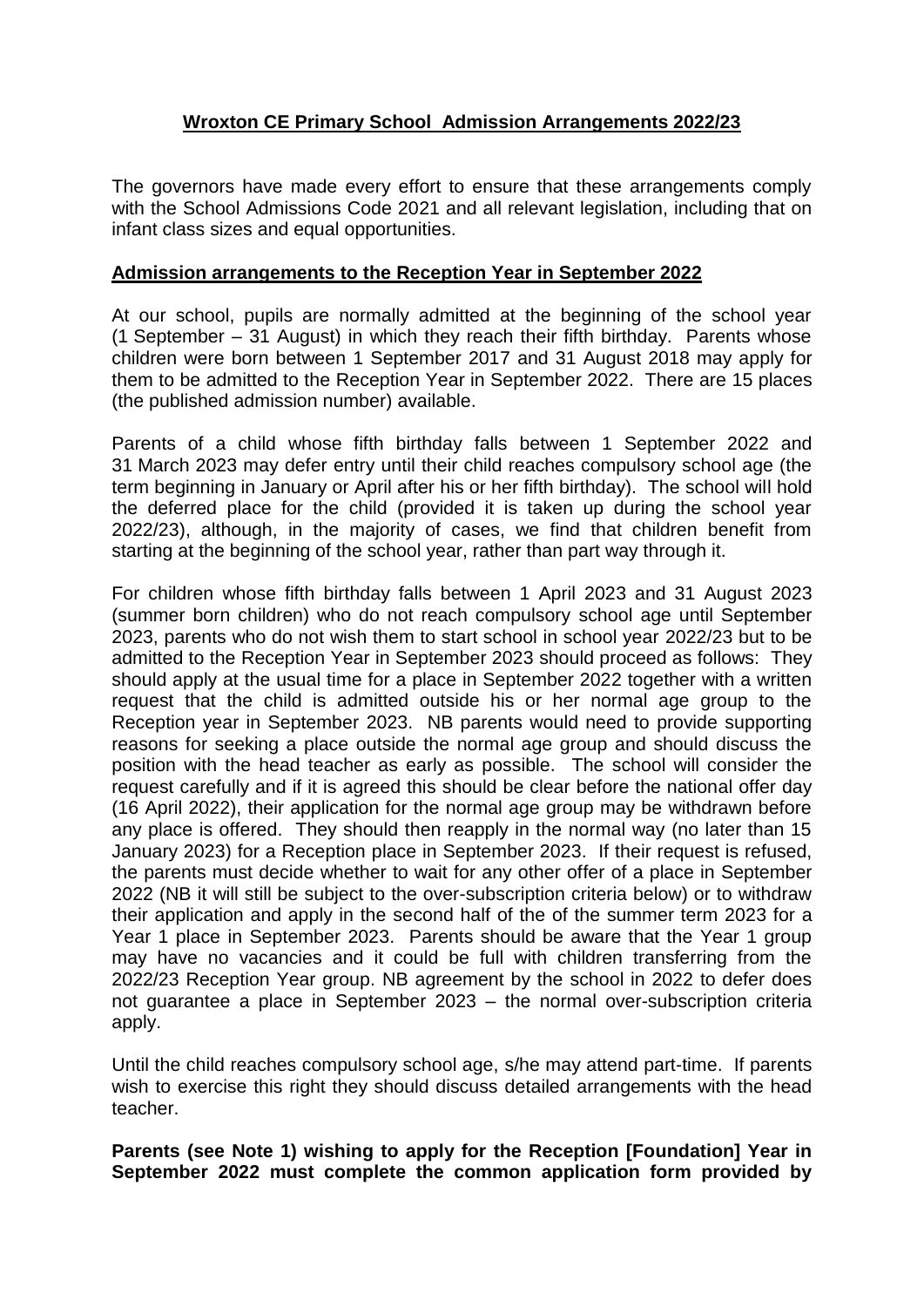**their home local authority (the home LA). The home LA is the LA in whose area the parents live at the time of the application. The form must be returned to that LA no later than 15 January 2022. Applications received after this date will normally only be considered after all those received on or before the cutoff date Offers and refusals of places will be sent by the home LA on 16 April 2022.**

# **Over-subscription criteria**

Children with a Statement of Special Educational Need or with an Education, Health and Care (EHC) plan naming Wroxton CE Primary School will always be offered places. If there are fewer applications than places available, all children will be offered places. If there is greater demand for admission than there are places available, the following criteria will be applied in the order set out below:

1 Looked-after children and children who were previously looked after, including those children who appear to have been in state care outside England, but ceased to be so as a result of being adopted. (See Note 2)

2 Families who have exceptional medical or social needs that make it essential that their child attends Wroxton CE Primary School rather than any other. These needs must be fully supported by written evidence from the appropriate professional person involved with the family. (See Note 3)

3 Children with a normal home address (See Note 4) in the Parish of Wroxton or Balscote and with a sibling (see Note 5) on roll of the school at the time of application or whose parent has accepted an offer of a place at the school and who is expected still to be in attendance at the time of entry to the school.

4 Children with a normal home address living in the Parish of Wroxton or **Balscote** 

5 Children with a normal home address outside the Parish of Wroxton or Balscote and with a sibling on roll of the school at the time of application or whose parent has accepted an offer of a place at the school and who is expected still to be in attendance at the time of entry to the school.

6. Other children.

Proximity of the child's home, as measured by the straight line distance (see Note 6) between the home and the school with those living nearer being accorded the higher priority, will serve to differentiate between children in criteria 1 to 6 should the need arise. In the event that two distance measurements are identical, the school will use random allocation to decide which child should be offered the place. The process will be conducted in the presence of a person independent of the school.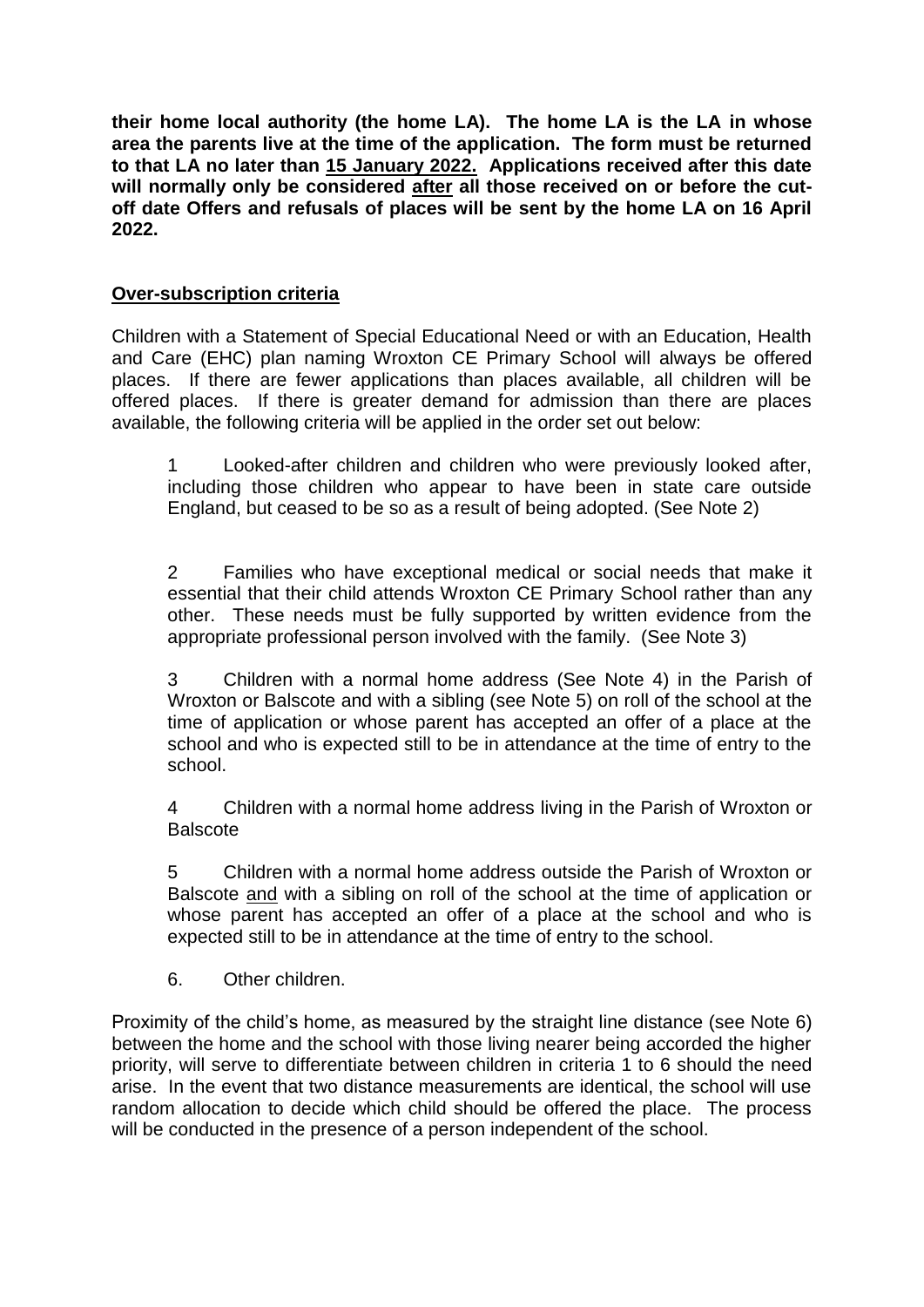# **All Other Admissions**

Admission to the school during the school year depends on whether or not there are places available. All year groups at the school have 15 places. Applications must be made directly to the school on a form available from the school or via the admissions team at Oxfordshire County Council.

If there is a vacancy, and there is no child on the relevant waiting list with a higher priority (according to the over-subscription criteria 1-6 above), a place will be offered.

In-year admissions or admissions at the beginning of school years other than Reception will only be considered by the Governing Body up to half a term [using the three term year] in advance of the desired date for entry. For example for entry in January, the application will not be considered until after the October half term break. **Please note that the school does not have a normal point of entry to Year 3 – applications for entry at the beginning of Year 3 are treated as indicated in this section.**

If parents are moving house, the school will ask for evidence of the move, when considering any application for a place. Documentary evidence in the form of a solicitor's letter to confirm exchange of contracts, or a rental agreement for at least a period of six months will be required (Armed Forces personnel are exempt). If you are returning from elsewhere, to live in a home that you own, we will require evidence to show that you have returned. We will also ask for evidence that any previous house owned has been sold or is being sold. We would not accept an address where the one given is that of a second home with the main home being elsewhere. If there are two or more homes, we will check which is the main home, and may refuse to base an allocation of a place on an address which might be considered only temporary. Nor would we accept an address where the child was resident other than with a parent or carer unless this was part of a fostering or formal care arrangement. We would not normally accept an address where only part of a family had moved, unless connected with a divorce or permanent separation arrangement, in which case we would require proof

#### **Admission outside normal age group**

Requests from parents for places outside a normal age group will be considered carefully, e.g. for those who have missed education due to ill health. Each case will be considered on its own merits and circumstances. However, such admissions will not normally be agreed without a consensus that to do so would be in the pupil's interests. It is recommended that parents discuss their wishes with the head teacher in advance of applying for a place. The governors may ask relevant professionals for their opinion on the case. It should be noted that if a place in the requested age group is refused, but one in the normal age group is offered, then there is no right of appeal.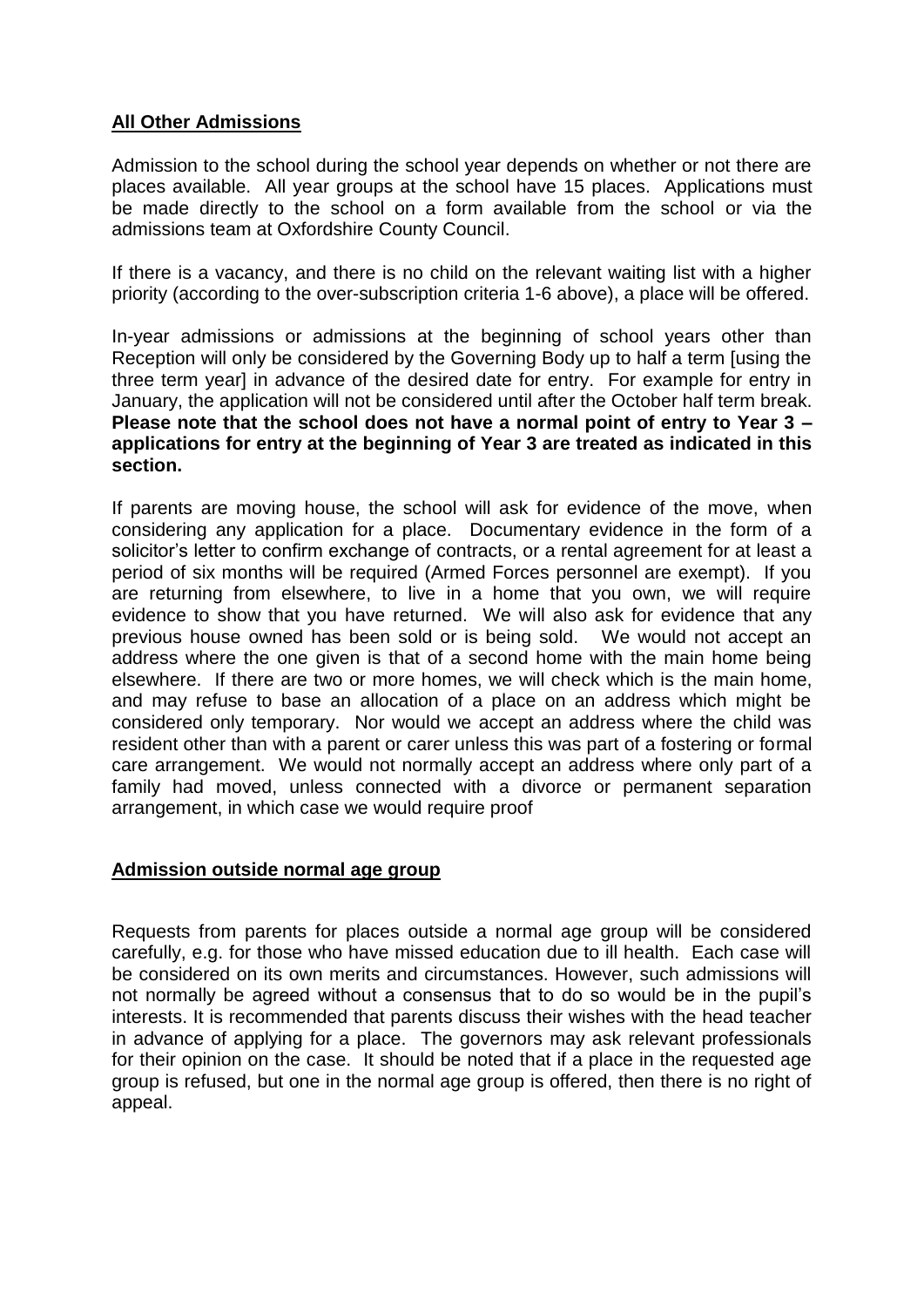# **Waiting Lists**

The school maintains waiting lists for those children who are not offered a place, and the parents ask for the child's name to be added to the waiting list. The order of priority on the waiting list is the same as the list of criteria for over-subscription, and does not depend on the date on which an application is received. No account is taken of length of time on a waiting list. The school periodically seeks confirmation that parents wish a child to be kept on the waiting list.

#### **Multiple births**

In cases where there is one place available, and the next child on the list is a twin, triplet, etc., we would admit both twins (and all the children in the case of other multiple births) even if this meant exceeding the agreed admission number of 15 for Reception 2022/23 or the number of places 15 in other year groups.

#### **Fair Access**

The school participates in Oxfordshire LA's Fair Access Protocol. Children qualifying under the Fair Access Protocol may be offered a place even if there are no places available in the relevant year group and also take priority for admission over any child on the waiting list.

#### **Appeals**

There are established arrangements for appeals against non-admission. Details are available from the school, including the date by which an appeal should be submitted. It should be noted that, in the event of an unsuccessful appeal against non-admission to the school, the school does not consider any further application in the same school year (1 September – 31 August), unless there has been a material change in circumstances, for example a change of address which results in a move from outside the catchment area to inside it.

Parents who wish their children to attend the school are most welcome to visit. Arrangements can be made through the Office Manager at the school.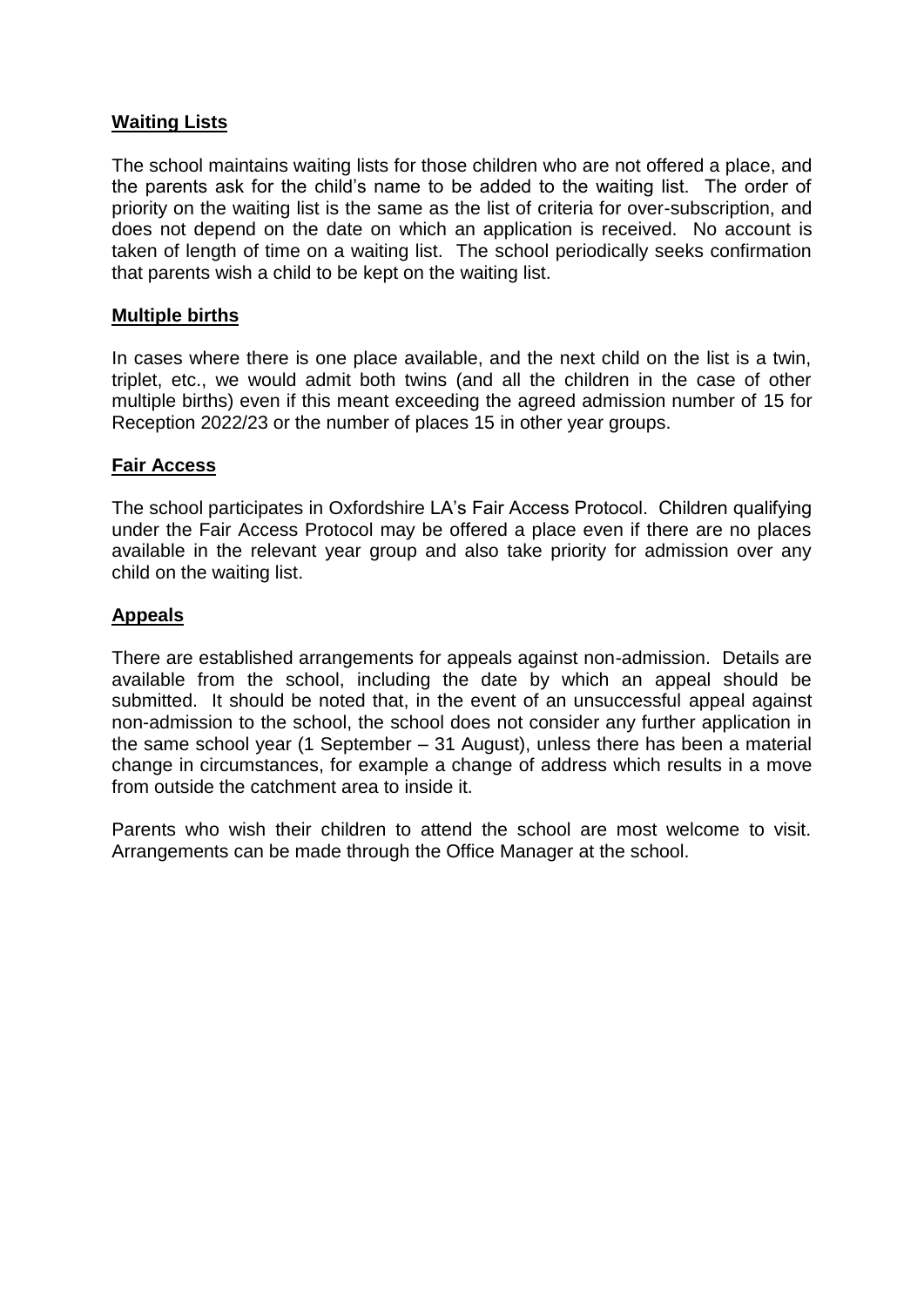### **Admissions in September 2021**

The school received 31 applications expressing a preference for admission to the Reception Year in 2021 by the closing date in January 2021. These were ranked as follows:

Children with statements or EHC plans naming the school

Criterion 1 0 Criterion 2 1 Criterion 3 0 Criterion 4 1 Criterion 5<sub>2</sub> Criterion 6 27

6 places were offered, with the cut-off coming under criterion 6 at a distance of 6.004 miles

#### **Further information**

Further information can be obtained from the Office Manager at the school: phone 01295 730298 email office.3004@wroxton.oxon.sch.uk

# **Notes**

Note 1 "Parent" is defined in law (The Education Act 1996) as either:

- a) any person who has 'parental responsibility' (defined in the Children Act 1989) for the child or young person; or
- b) any person who has care of the child or young person.

If you are in any doubt, please contact the school for advice.

Note 2 By a "looked-after child" we mean one in the care of a local authority or being provided with accommodation by a local authority in the exercise of its social services function. Previously looked after children are children who have been adopted, subject to child arrangement orders or special guardianship orders. Adopted children are those for whom an adoption order is made under the Adoption Act 1976 (Section 12) or the Adoption and Children Act 2002 (Section 46). A 'child arrangements order' is one settling the arrangements to be made as to the person with whom the child is to live (Children Act 1989, Section 8, as amended by the Children and Families Act 2014, Section 14). A 'special guardianship order' is one appointing one or more individuals to be a child's special guardian/s (Children Act 1989, Section 14A). Applications under this criterion must be accompanied by evidence to show that the child is looked after or was previously looked after (e.g. a copy of the adoption, child arrangements or special guardianship order). Evidence that a child from outside England was previously in state care will be required to come within this criterion. A child is regarded as having been in state care outside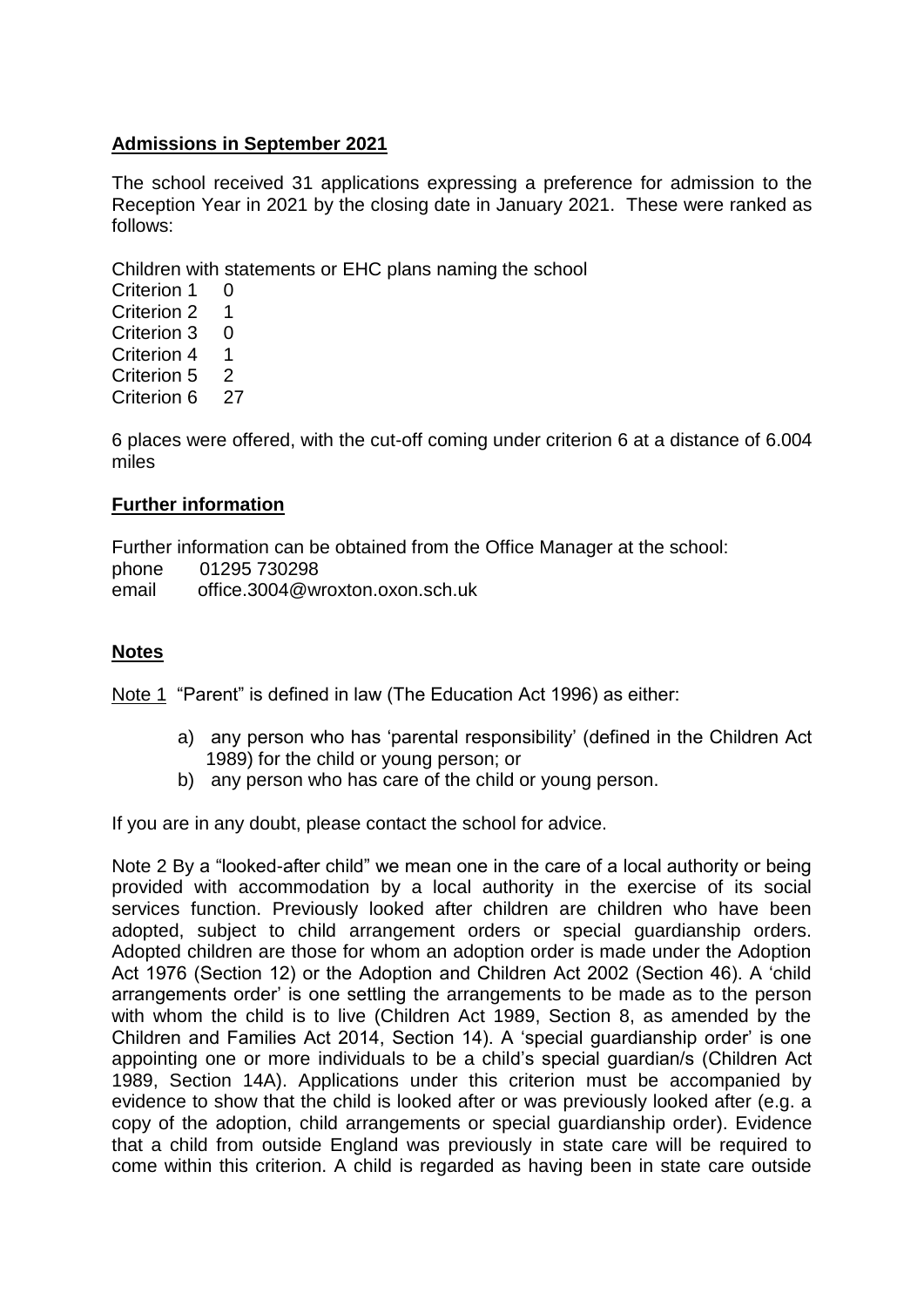England if they were in the care of or were accommodated by a public authority, a religious organisation, or any other provider of care whose sole or main purpose is to benefit society.

Note 3 When applying under criterion ii (exceptional medical or social needs), you must include supporting evidence from an independent professional person who is aware of the situation and supports your reasons for preferring Wroxton CE Primary School. This supporting evidence must clearly demonstrate why the school is the most suitable and must illustrate the difficulties that would be caused if your child had to attend another school. The person supplying the evidence should be a doctor, heath visitor, social worker, etc. who is aware of your child's or your own case. The school reserves the right to ask for further evidence or clarification where necessary and may seek the advice of appropriate educational professionals where necessary.

Note 4 By normal home address, we mean the child's home address. This must be where the parent or legal carer of the child lives with the child unless it is proved that the child is resident elsewhere with someone else who has legal care and control of the child. The address should be a residential property that is owned, leased or rented by the child's parent/s or person with legal care and control of the child.

To avoid doubt, where a child lives with parents with shared responsibility, each for part of a week or month, the address where the child lives will be determined having regard to a joint declaration from the parents stating the exact pattern of residence. If the residence is not split equally, then the relevant address used will be that at which we are satisfied that the child spends the majority of the school week. Where there is an equal split or there is any doubt about residence, we will make the judgment about which address to use for the purpose of determining whether or not to offer a place. We will take into account, for example, the following:

- any legal documentation confirming residence
- the pattern of the residence
- the period of time over which the current arrangement has been in place
- confirmation from any previous school of the contact details and home address supplied to it by the parents
- where the child is registered with his/her GP
- any other evidence the parents may supply to verify the position.

We may ask for evidence of the normal home address in the form of a recent bill. This could be, for example, the most recent Council Tax bill, utility bill no more than three months old, a current TV licence, buildings and contents insurance, mortgage statement or rent book which shows the address concerned. Parents who are unable to provide this evidence should contact the school to discuss what evidence might be acceptable. If it becomes clear or if there is any doubt that the parents and child are not living at the address given on the application form, the school may seek further evidence. The school works closely with the LA to ensure that places are not obtained at the school on the basis of false addresses, and, in cases of doubt, will take steps to verify the information provided. If a place at the school is offered, and it later becomes clear that the offer was made on fraudulent or misleading information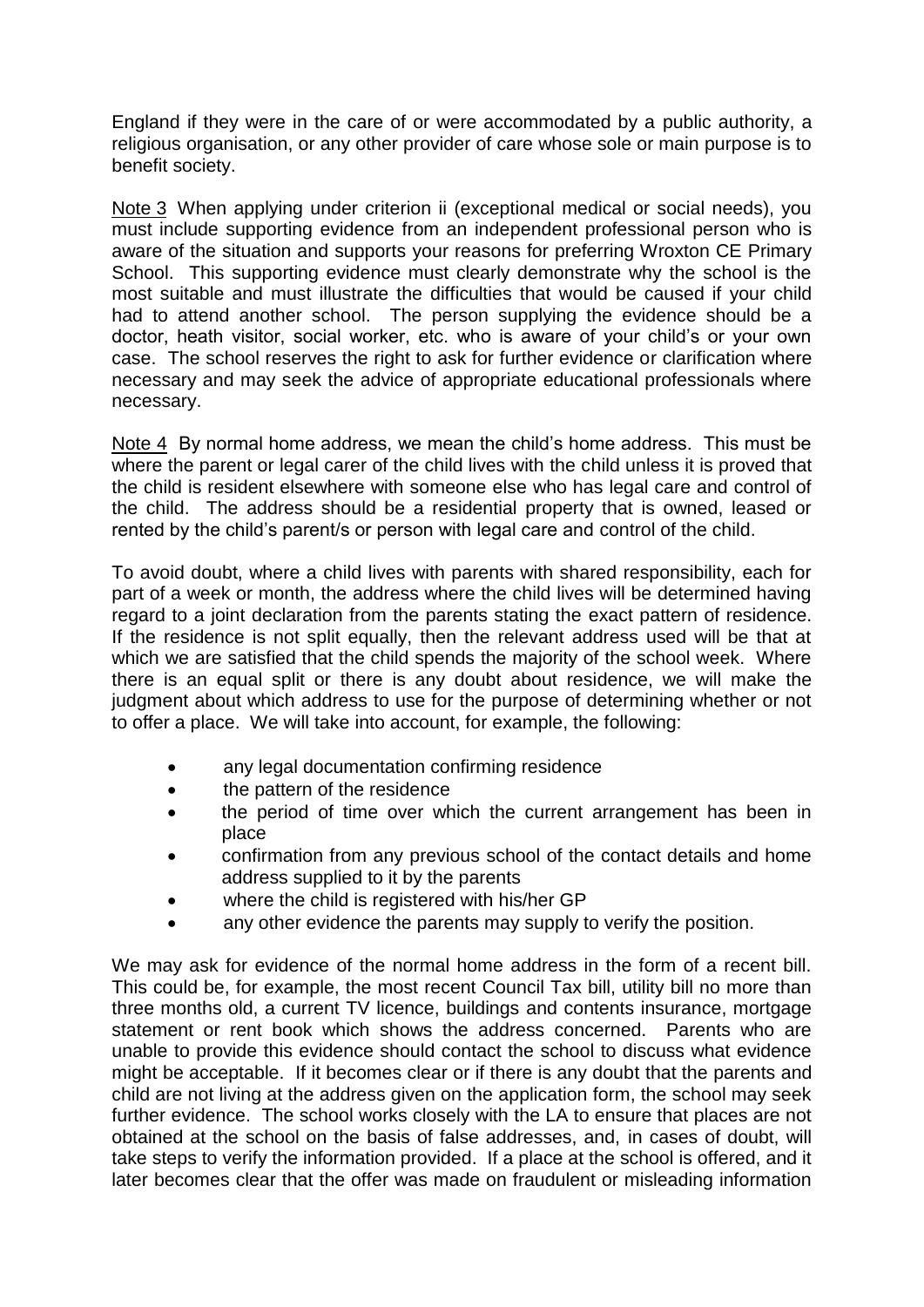(e.g. a false claim to living in the catchment area), and the school has denied a place to a child with a stronger claim, the school will withdraw the offer of a place. The offer can also be withdrawn even after the child has started at the school.

We regard a child's home address to be where he or she sleeps for the majority of the school week (Monday to Friday). We may ask to see official documentation, such as a child benefit book or medical card if there are reasons why a child does not live at his or her parent's address. For example, if he or she is resident with a grandparent, this needs to be made clear on the application form. If such arrangements are not declared or a relative's address is used on the application, we may consider that a false declaration has been made, and withdraw the offer of a place. Childcare arrangements are **not** sufficient reason for listing another address.

If parents move house after the application has been made, but before any offer of a place has been made, the home LA must be informed.

If parents are moving, we will ask for evidence of the move, when considering any application for a place under the co-ordinated scheme.

We would not accept an address where the one given is that of a second home with the main home being elsewhere. If there are two or more homes, we will check which is the main home, and may refuse to base an allocation of a place on an address which might be considered only temporary. Nor would we accept an address where the child was resident other than with a parent or carer unless this was part of a fostering or formal care arrangement. We would not normally accept an address where only part of a family had moved, unless connected with a divorce or permanent separation arrangement, in which case we would require proof.

There are special arrangements for families of service personnel with a confirmed posting or crown servants returning from overseas. If the application is accompanied by an official letter that declares the relocation date, and if there is a place available, it will be offered even though there is not an intended address or the family is not yet living in the area.

Note 5 By sibling we mean a brother or sister, half brother or sister, adopted brother or sister, step brother or sister, or the child of the parent's/carer's partner where the child for whom the school place is sought is living in the same family unit at the same address as that sibling. It is helpful if parents make it clear on the application form where the sibling has a different family name. Where there is more than one sibling at the school, only the youngest should be listed on the application form.

Note 6 The straight line distance used to determine proximity of the home to the school will be measured by Oxfordshire LA's Geographical Information System:

*"The start point of a measurement is the "seed point" of the home address. The "seed point" is provided by Ordnance Survey from information compiled from Royal Mail and/or district or city councils. The seed point normally falls within the bounds of a property. The accuracy of seed points is to the nearest ten centimetres. It is possible to move the location of an individual seed point, but this is not necessary for most addresses. It is not possible to verify the individual location of every seed point*